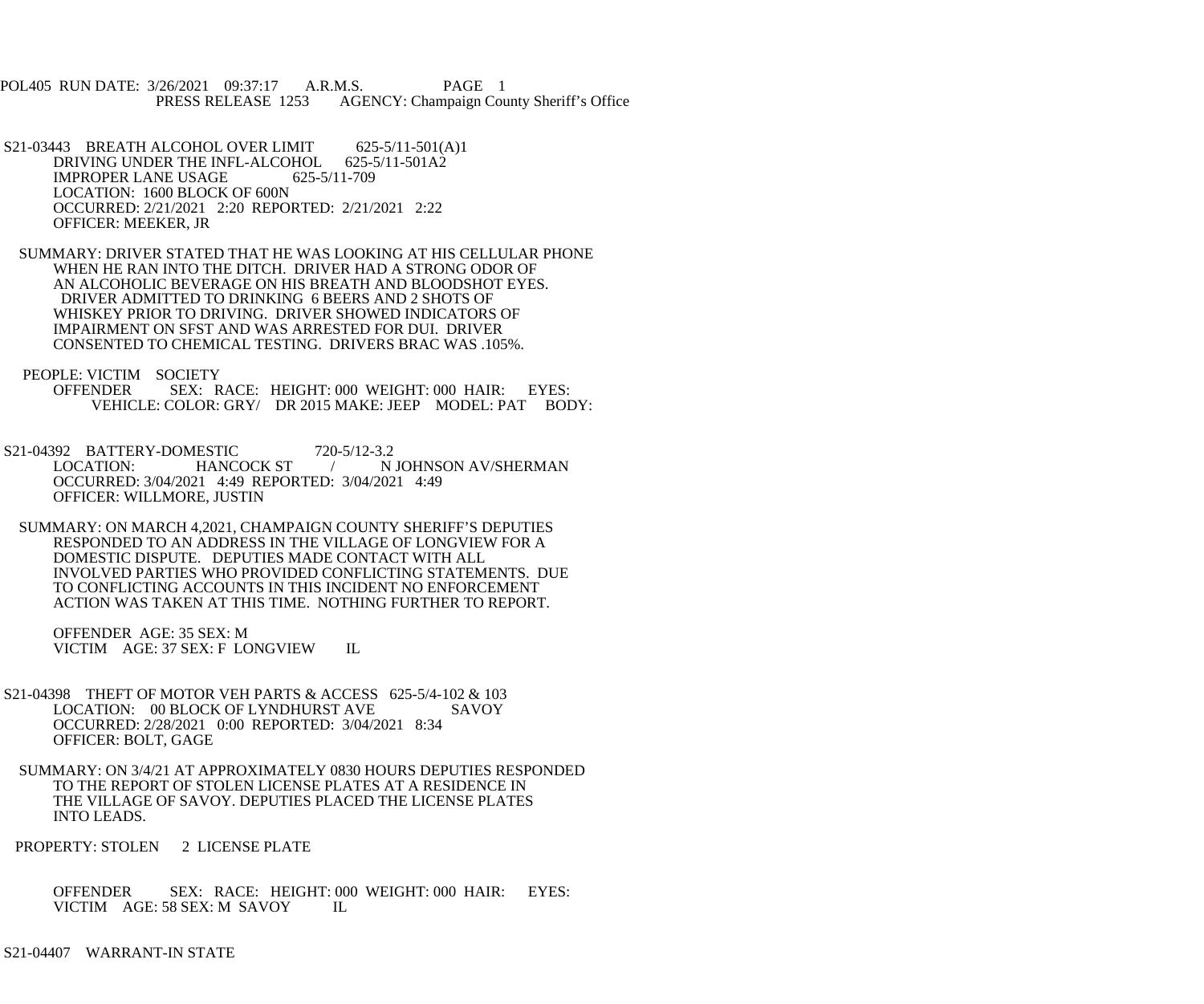POL405 RUN DATE: 3/26/2021 09:37:17 A.R.M.S. PAGE 2<br>PRESS RELEASE 1253 AGENCY: Champaign Cou AGENCY: Champaign County Sheriff's Office VIOLATION ORDER PROTECTION 720-5/12-3.4 LOCATION: 200 BLOCK OF E MAIN ST URBANA OCCURRED: 3/04/2021 10:34 REPORTED: 3/04/2021 10:34 OFFICER: MAYO, NICHOLAS

 SUMMARY: ON 3-4-21 DEPUTIES WERE NOTIFIED ABOUT AN INDIVIDUAL IN THE MAIN LOBBY AT CCSO WHO HAD A POSSIBLE INSTATE WARRANT. WHILE WAITING FOR THE WARRANT TO BE CONFIRMED, THE FEMALE SUBJECT ALERTED DEPUTIES TO A MALE SUBJECT STANDING OUTSIDE OF THE LOBBY WHOM SHE HAD AN ORDER OF PROTECTION AGAINST. DEPUTIES QUESTIONED THE MALE SUBJECT WHO CONFIRMED HE TRANSPORTED THE FEMALE SUBJECT TO CCSO TO TURN HERSELF IN ON THE WARRANT. AFTER CONDUCTING A CHECK FOR WARRANTS ON THE MALE SUBJECT, METCAD ADVISED THAT THE MALE HAD AN ACTIVE ORDER OF PROTECTION AGAINST THE FEMALE SUBJECT. THE MALE WAS THEN ARRESTED AND CHARGED WITH VIOLATING THE ORDER OF PROTECTION.

 PEOPLE: VICTIM SOCIETY-WARRANTS/RECOVERED PROPERTY VICTIM AGE: 34 SEX: F MANSFIELD IL

ARRESTS: KOURLESIS KORINA AGE: 34 SEX: F 305 N WEST ST MANSFIELD IL<br>CHARGE: WARRANT-IN STATE WARRANT WARRANT-IN STATE CHARGE: WARRANT-IN STATE WARRANT WARRANT-IN STATE<br>AT: 204 E MAIN ST BY: MAYO, NICHOLAS MARSH, JESSE BY: MAYO, NICHOLAS

LAMB MARK EUGENE AGE: 55 SEX: M 2566 N 1450 E RD MANSFIELD IL<br>CHARGE: VIOLATION ORDER PROTECTION 720-5/12-3.4 VIOLATION ORDER PROTECTIO CHARGE: VIOLATION ORDER PROTECTION 720-5/12-3.4 VIOLATION ORDER PROTECTIO<br>AT: 204 E MAIN ST BY: MAYO, NICHOLAS BY: MAYO, NICHOLAS

 S21-05637 DRIVING UNDER INFLUENCE-DRUGS 625-5/11-501A4 OTHER TRAFFIC TICKETS IMPROPER PARKING ON ROADWAY 625-5/11-1301<br>DRIVING UNDER REVOKED LICENSE 625-5/6-303 DRIVING UNDER REVOKED LICENSE 625-5/6-303<br>METHAMPHETAMINE-POSSESSION 720-646/60 METHAMPHETAMINE-POSSESSION CANINE SEARCH VEHICLE CANNABIS POSS OVER 10 - 100 G -MISD 720-550/4(B) & (C) POSS OF DRUG PARAPHERNALIA -ORD 720-600/3.5<br>LOCATION: 2200 BLOCK OF 400N BROADLANDS LOCATION: 2200 BLOCK OF 400N OCCURRED: 3/19/2021 11:50 REPORTED: 3/19/2021 11:52 OFFICER: REIFSTECK, JONATHAN

 SUMMARY: DISPATCHED TO CHECK THE WELFARE OF A SUBJECT WHO WAS REPORTEDLY ASLEEP INSIDE A VEHICLE. THE SUBJECT WAS TRANSPORTED TO THE HOSPITAL. THE SUBJECT WAS ISSUED A TRAFFIC CITATION FOR DUI. HE REFUSED TO SUBMIT TO CHEMICAL TESTING AT THE HOSPITAL. THE VEHICLE CONTAINED 2. 4 GRAMS OF PACKAGED METHAMPHETAMINE, 54 GRAMS OF PACKAGED CANNABIS, CANNABIS WAX, AND DRUG PARAPHERNALIA.

PEOPLE: VICTIM SOCIETY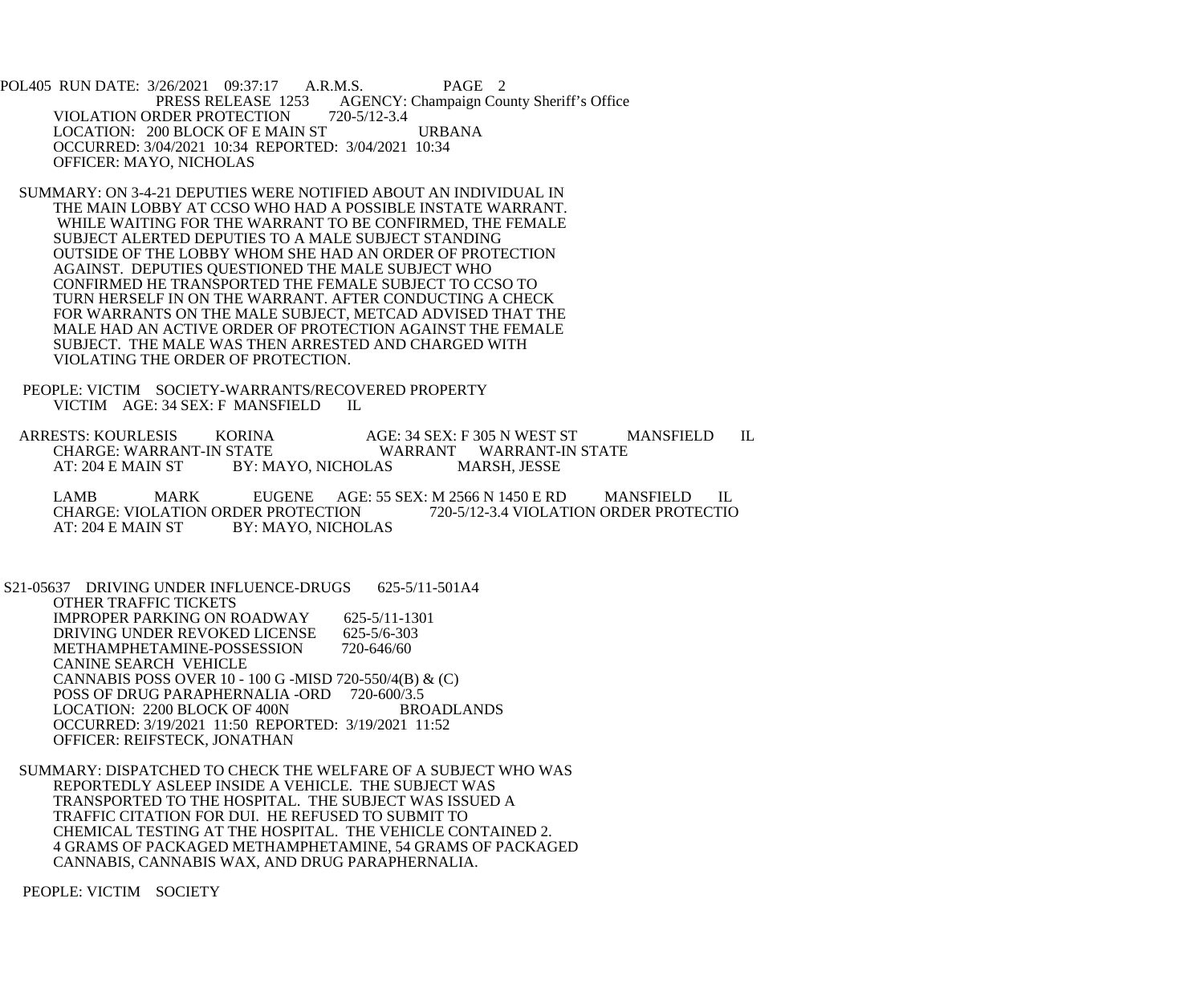POL405 RUN DATE: 3/26/2021 09:37:17 A.R.M.S. PAGE 3<br>PRESS RELEASE 1253 AGENCY: Champaign Cou AGENCY: Champaign County Sheriff's Office

ARRESTS: KNIGHT CASEY E AGE: 29 SEX: M 103 MARKET ST OGDEN IL<br>CHARGE: DRIVING UNDER INFLUENCE-DRUGS 625-5/11-501 DRIVING UNDER INFLUENCE-D CHARGE: DRIVING UNDER INFLUENCE-DRUGS<br>AT: 611 W PARK ST BY: REIFSTECK, JONA BY: REIFSTECK, JONATHAN KNIGHT CASEY E AGE: 29 SEX: M 103 MARKET ST OGDEN IL CHARGE: OTHER TRAFFIC TICKETS DUI<br>AT: 611 W PARK ST BY: REIFSTECK. JONATHA AT: 611 W PARK ST BY: REIFSTECK, JONATHAN<br>
KNIGHT CASEY E AGE: 29 SEX: M 10 AGE: 29 SEX: M 103 MARKET ST OGDEN IL<br>COADWAY 625-5/11-130 IMPROPER PARKING ON ROADW CHARGE: IMPROPER PARKING ON ROADWAY<br>AT: 611 W PARK ST BY: REIFSTECK. JON BY: REIFSTECK, JONATHAN KNIGHT CASEY E AGE: 29 SEX: M 103 MARKET ST OGDEN IL CHARGE: DRIVING UNDER REVOKED LICENSE 625-5/6-303 DRIVING UNDER REVOKED LIC<br>AT: 611 W PARK ST BY: REIFSTECK. JONATHAN BY: REIFSTECK, JONATHAN

 S21-05761 OTHER TRAFFIC TICKETS DRIVING UNDER THE INFL-ALCOHOL 625-5/11-501A2<br>SPEEDING (RADAR) 625-5/11-601B SPEEDING (RADAR) ILLEGAL TRANSPORTATION CANNABIS AU 625-5/11-502.15 ABC ILLEGAL TRANSPORTATION OF LIQUOR 625-5/11-502<br>NO VALID DL DRIVERS LICENSE 625-5/6-101 NO VALID DL DRIVERS LICENSE<br>LOCATION: RT 45 LOCATION: RT 45 / 2250 NORTH OCCURRED: 3/21/2021 3:25 REPORTED: 3/21/2021 3:25 OFFICER: MEEKER, JR

 SUMMARY: VEHICLE WAS TRAVELING AT 135 MPH IN A 55 MPH ZONE. THE DRIVER HAD A STRONG ODOR OF AN ALCOHOLIC BEVERAGE ON HIS BREATH, MUMBLED SPEECH AT TIMES, BLOODSHOT AND PINPOINTED PUPILS. DRIVER STATED HE WAS GOING THAT FAST BECAUSE ANOTHER VEHICLE WAS SHOOTING AT HIM. THE DRIVER HAD AN OPEN PACKAGE OF CANNABIS ON HIS PERSON AND OPEN BOTTLE OF ALCOHOL IN THE VEHICLE. DRIVER ADMITTED TO DRINKING TWO SHOTS OF AN ALCOHOLIC BEVERAGE PRIOR TO DRIVING, BUT DENIED SMOKING CANNABIS. DRIVER SHOWED NUMEROUS INDICATORS OF IMPAIRMENT ON SFST AND WAS ARRESTED FOR DUI. DRIVER DOES NOT HAVE A VALID DRIVERS LICENSE AT THE TIME OF THE STOP.

PROPERTY: NONE 2 DRUGS-ILLEGAL

PEOPLE: VICTIM SOCIETY

ARRESTS: BUCHANAN ANTONIO LAMONT AGE: 47 SEX: M 11308 CALICO DR KANSAS CITY MO<br>CHARGE: OTHER TRAFFIC TICKETS FELONY DUI FELONY DUI CHARGE: OTHER TRAFFIC TICKETS AT: 2500N/1950E BY: MEEKER, JR BUCHANAN ANTONIO LAMONT AGE: 47 SEX: M 11308 CALICO DR KANSAS CITY MO CHARGE: DRIVING UNDER THE INFL-ALCOHOL 625-5/11-501 DRIVING UNDER THE INFL-AL<br>AT: 2500N/1950E BY: MEEKER. JR BY: MEEKER, JR